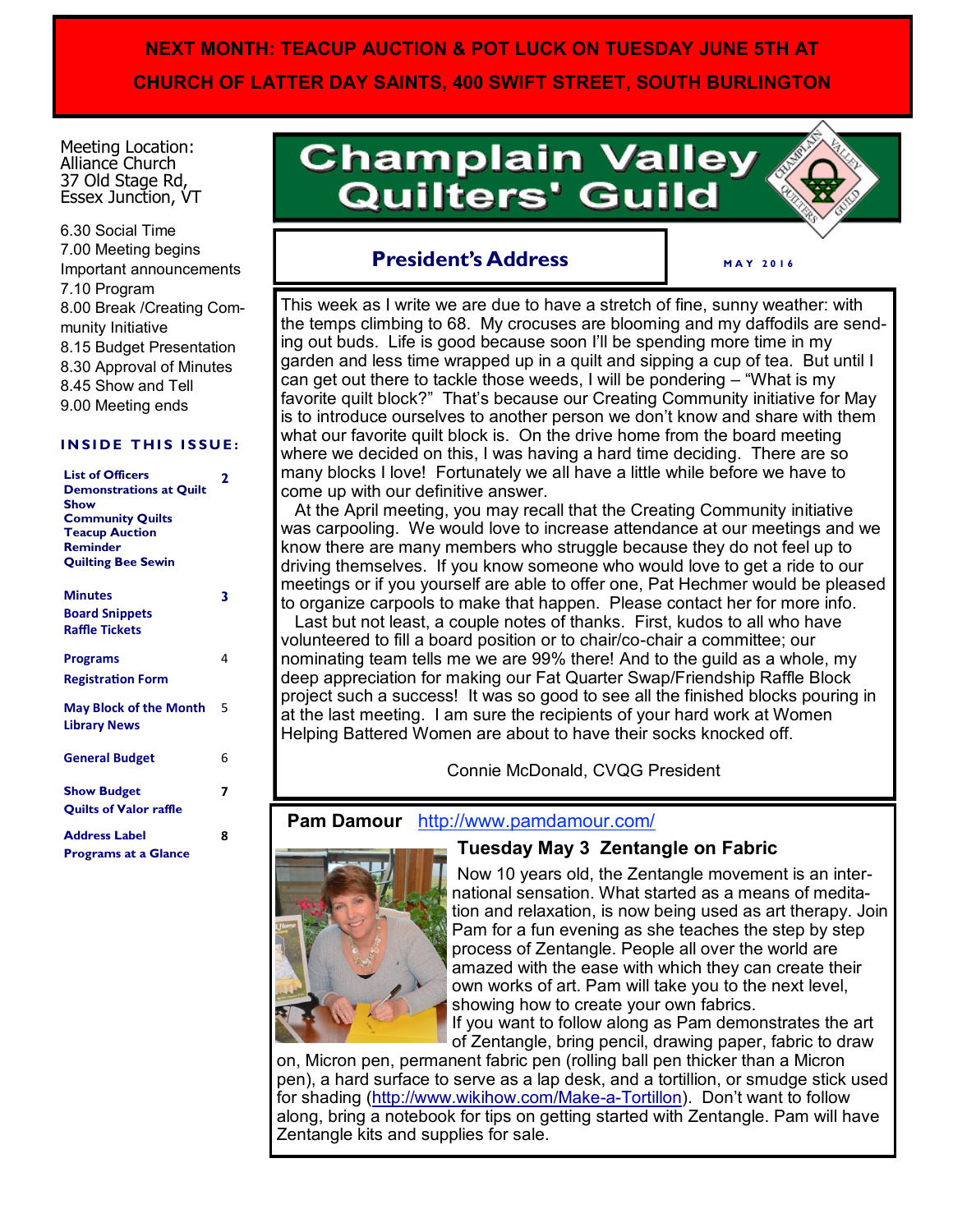#### **P A G E 2 M A Y 2 0 1 6**

2015-2016 Officers & Committees President – Connie McDonald VP – Pat Hechmer Past President—Marty DelNevo Secretary – Barbara Carter Treasurer – Adrian Garneau Program Co-Chairs – Janet Brunet & Pat Hechmer Membership: Carla White Quilt Show Chairman: TBA Quilt of Valor Rep: Andre Emmell Librarian – Pam Farnsworth & Leah Pastel Community Quilts – Gail Babinger & **Carol Thurgate** Quilt Retreat – Teela Dufresne Challenge Quilt—Hope Johnson & Ruth Whitaker Quilts of Valor Raffle – Joanne Guillemette & Hope Johnson Photographer – Linda Lane Historian – Joanne Guillemette Rack Rentals – Adrian Garneau & Linda Lees Raffle Blocks – Michele Cummings and Heather Bosen Info Booth – Kathy Kenney Bus Trips—Jeannette Harrison Green Mountain Rep – Mitzi Oakes & Marty DelNevo Sunshine – Sue Rivers Newsletter—Esther Nui Webmaster: Marty DelNevo Publicity—Heather Bosen Hospitality—Kathy Kenney

#### **Demonstrations at the Quilt Show**

There is a tremendous amount of talent in our guild so let's share our knowledge. Joanne Guillemette will be scheduling demonstrations for the three days of our show being held on October 21, 22, and 23. If you would like to do a brief demonstration please call or email Joanne. So many possibilities from hand quilting to applique to embroidery, any of these are great subjects to demo. Let's make this a real interactive show. Thanks.

Joanne Guillemette

#### **COMMUNITY QUILTS**

 We will be having a Fidget quilt workshop on Saturday May 21 from 9 to 4. It will be held at the Church of Jesus Christ of Latter Day Saints 400 Swift St. South Burlington. If you are driving down Dorset St. continue straight through the lights at Kennedy Dr. and go under the interstate. Take the right turn onto Swift St. and the church is on the right.

 You can come for all or any part of the day. There is no cost for the workshop. We will provide all materials needed. Just bring your machine, thread, extension cord, etc. Everything is on one floor, so there are no stair issues. You can go out for lunch or bring your own. The church does ask that no caffeine be brought into the building.

We hope to see many of you and to get a good start on Fidget quilts for next year. Just let us know if you have any questions..

 If anyone would like a quilt kit (fidget or other) or a top to quilt over the summer, please let us know at the May meeting. We will bring the requested kits or tops to the June meeting.

> Carol Thurgate, Sandi Hardy and Gail Babinger Community Quilt Co-Chairs

#### **REMINDER: TEACUP AUCTION IN JUNE 2016**

June is fast approaching, and Tuesday the  $5<sup>th</sup>$  brings our annual Teacup Auction and Potluck! Please plan to join us for an evening of fun and fellowship at the Church of Jesus Christ of Latter Day Saints, located at 400 Swift Street in South Burlington. Hope to see you all there!

Connie McDonald



Are you looking for new members to join your bee? Would you like to start or join a bee? Contact Adrian Garneau, Beekeeper, at adrian\_garneau@yahoo.com or 802-891-6543

#### **Sew-In Announcement!**

Our next sew-in will be on Saturday, May  $28<sup>th</sup>$ , from 10 am to 4 pm at Yankee Pride (9 Main Street in Essex Junction). Feel free to come for as long or short a period as you would like.

 Bring whatever project(s) you would like to work on, as well as cutting tools and your machine if you need it. Yankee Pride has irons, ironing boards & cutting mats available, so you don't need to bring those items if you don't want to. This is not specifically for community quilts, so make sure to bring a project to work on.

 This is a free event, as Yankee Pride generously offers their classroom space at no charge when they don't have classes going on. There is no need to RSVP; just come if you can, when you can. Contact Adrian Garneau with any questions at adrian garneau@yahoo.com or 802-891-6543.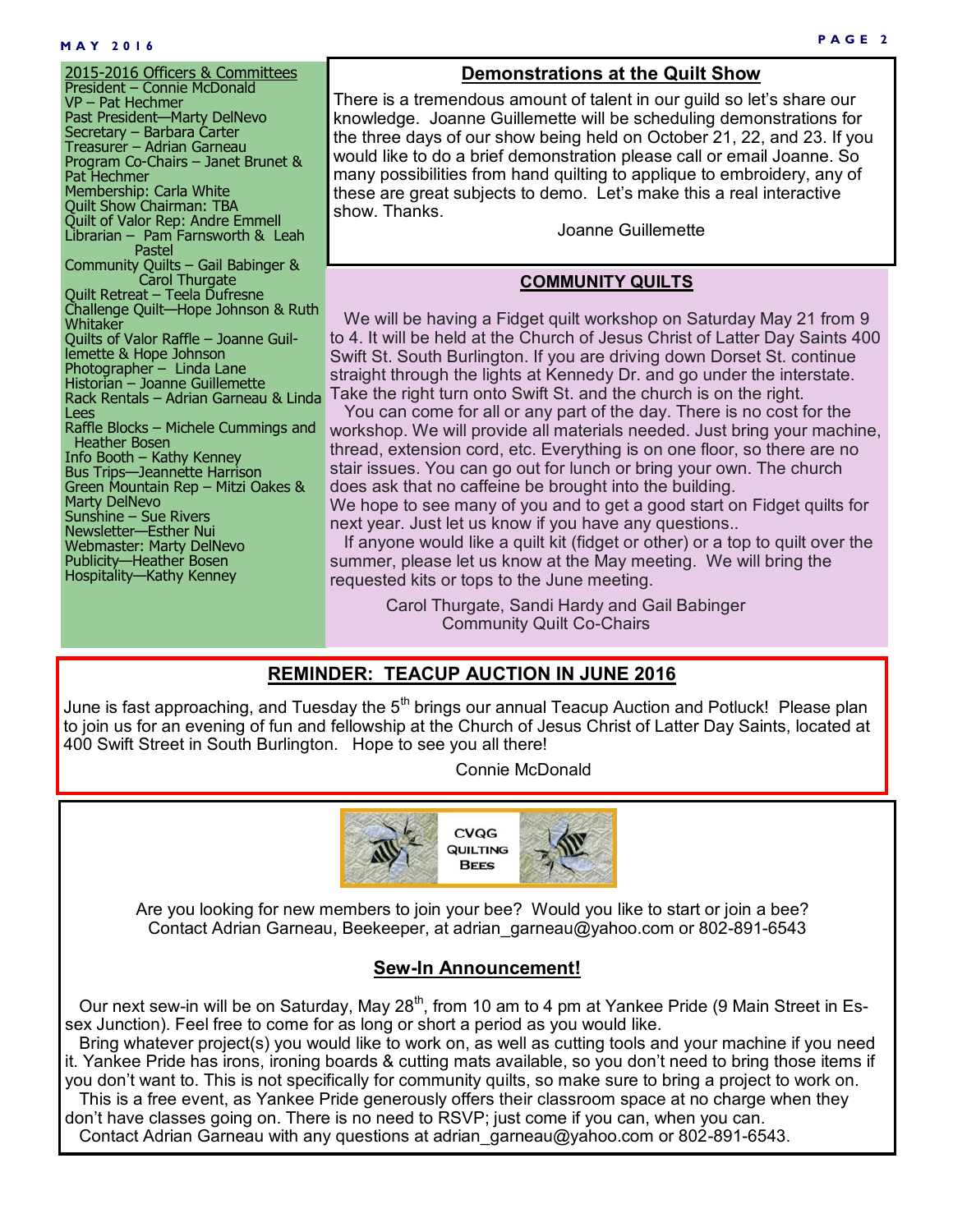#### **Champlain Valley Quilters' Guild, Minutes, April 5th, 2016**

 President Connie McDonald welcomed members and guests to the meeting. She thanked the nominating committee and those who have agreed to accept positions. A quilt manager is needed to continue the work of Colette Kaiser who managed the raffle quilt this year. This position includes the construction of the quilt. A person to take responsibility for the info table is needed as well. Items for the tea cup auction were solicited by Teela Dufresne, and members were reminded that Ruth Whitaker and Barbara Harrison are accepting items for the Flea Market and would welcome help on that day. Carla White reported two new members have joined, and two guests were present.

 Program co chair Janet Brunet introduced the speaker, Ann Peterson. Ann Peterson described quilting patterns and included both slides and quilts in her presentation.

 Pat Hechmer supports continuing the community initiative and encouraged members to let her know if they wish to car pool. Pat will strive to bring these people together. Michelle Cummings and Donna Hamill announced that the result of the fat quarter swap at the March meeting is 5 bags of 72 squares each. The winners of the bags were Rita Bortz, Sandy Hardy, Wendy Thompson, Paula Fisher and Judy Turner. Each has been asked to gather a group together to construct a quilt from these squares and donate their efforts to Women Helping Battered Women.

 The minutes of the March meeting were accepted as printed on a motion by Teela Dusfresne and Donna Johnson. The April Board meeting will be April 12<sup>th</sup> at Marty DelNevo's home. The budget will be discussed. Members were reminded to pick up their Reach for the Stars quilts.

 A message from Show chair Marty DelNevo was read . A volunteer chair is still needed. Pat Marmilian, last year's chair, will be available to mentor and will be here in the fall. Registration forms are available on line. Joanne Guillemette is organizing demonstrations for the show, and asked members to consider helping.

 Pam Farnsworth, chair for the library committee, requested as many book crates as possible be returned at the May meeting for the summer. Joanne Guillemette presented the Quilts of Valor raffle prize to Eileen Saxon. She also informed us that 25 quilts were presented to the Women's Shelter. The May raffle will be the annual fat quarter raffle and members were asked to bring fat quarters to fill as many baskets as possible. Joanne will continue to organize the Quilts of Valor raffle next year but would like someone to work with her. She reminded members that donations are always welcome. The name tag raffle prize was presented by Kathy Kenny to Claire Graham Smith.

 The meeting was adjourned for Show and Tell on a motion of Brooke Conger and Adrian Garneau. Barbara Carter, Secretary

#### **April Board Snippets**

\*\*\*\*\*The financial report for this year so far and the budget for the next year were both presented and explained by treasurer Adrian Garneau. They will be in the May newsletter and voted on at the June meeting.

\*\*\*\*\*Barbara Harrison and Adrian Garneau presented the slate of officers for the next year. It too will be voted on at the June meeting.

\*\*\*\*\*Joanne Guillemette, historian outlined what she is doing to protect our records.

\*\*\*\*\*Discussion was held about more ways to encourage community among the members.

\*\*\*\*\*It was agreed we would invite the members of the Modern Quilt Guild to attend fall retreat.

Barbara Carter

#### **Raffle Tickets—Starry, Starry Night!**



The signup sheets for the 2016 Champlain Valley Fair raffle ticket sales will be available at our **May and June** meetings. I know that summer isn't even here yet, but be thinking about your schedule for the end of August—beginning of September!

 Meantime, see the raffle quilt sales ticket table—pick up your 3 books of tickets and check your name off my list! Thanks,

Sue Rivers, 863-5042 harleysue98@myfairpoint.net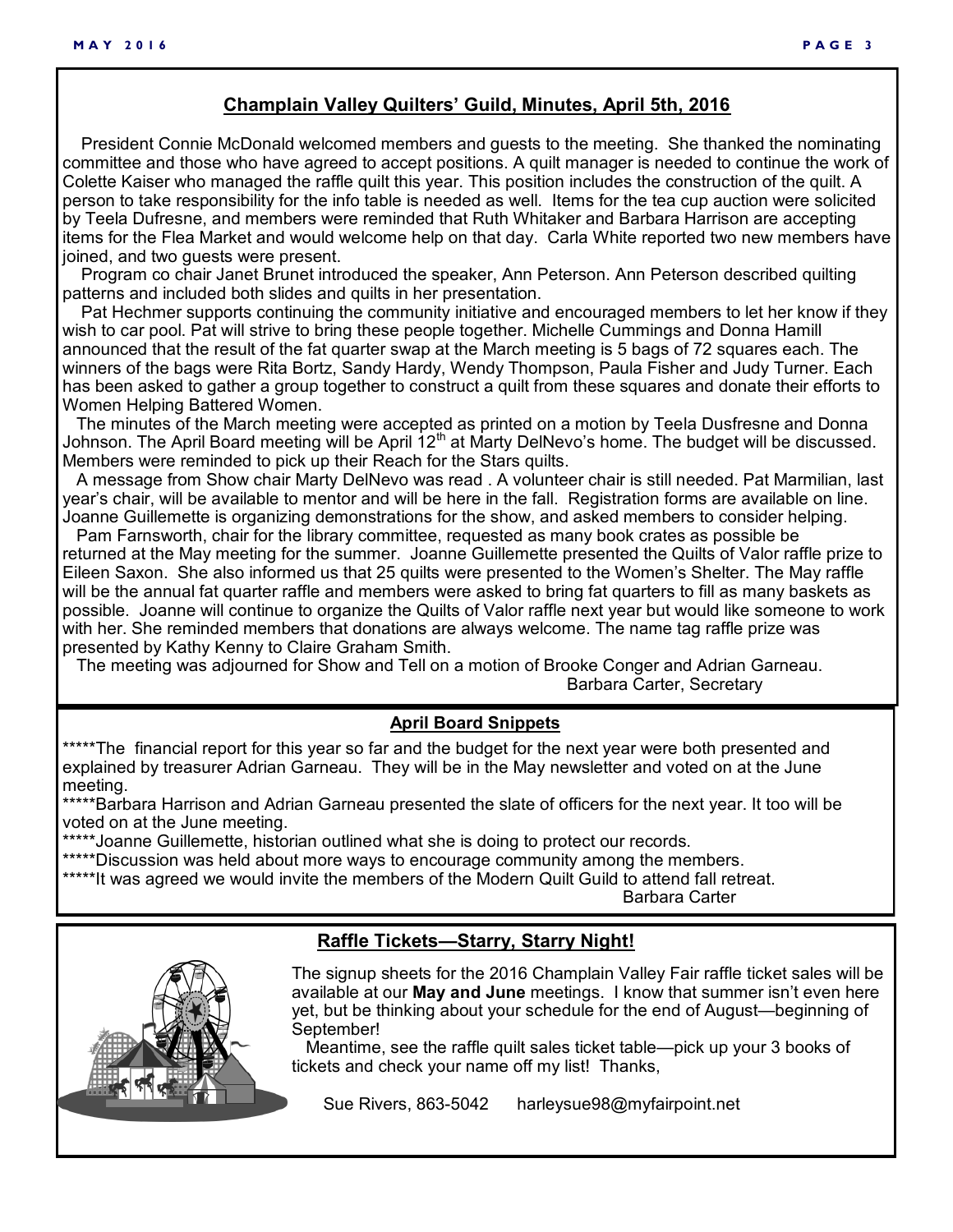# **CVQG Programs/Workshops 2015-2016**

### **UPCOMING PRESENTATION AND WORKSHOP**

#### **Wednesday May 4 Workshop with Pam Damour**

#### **Great Quilt Finishes**



A great quilt is a combination of perfect piecing, choosing the right fabrics, the quality of the quilting, and how it's finished. In this all day workshop, you will learn how to "Kick it up a Notch" with some great ways to finish your quilts. Learn continuous prairie points, ruched inserts, piped binding, perfect scallop edges, French binding, flat piping, and more! Take your quilts to a whole new level, but also use your new skills in all your sewing projects!

Time: 9:00am – 3:30pm Cost: \$50 members, \$55 non-members Note: workshop cost includes \$25 kit fee, a great bargain!

Location: United Church of Colchester

**Workshop registrations will be accepted as they are paid for regardless of guild membership. This policy is an effort to fill our wonderful workshops. Sign up for workshops at guild meetings or use on line form (**[cvqgvt.org](http://cvqgvt.org) **forms)** 

**Questions? contact workshop coordinator - Damour workshop (Pat Hechmer,** [phechmer@mac.com](mailto:phechmer@mac.com)**, 878-3725).**

| Champlain Valley Quilters' Guild - Spring Workshop Registration                                                                                                                                                                                  |                             |  |  |  |
|--------------------------------------------------------------------------------------------------------------------------------------------------------------------------------------------------------------------------------------------------|-----------------------------|--|--|--|
| Name                                                                                                                                                                                                                                             | Check #s                    |  |  |  |
| Email address                                                                                                                                                                                                                                    | Phone                       |  |  |  |
| Wednesday May 4 Pam Damour                                                                                                                                                                                                                       | <b>Great Quilt Finishes</b> |  |  |  |
| \$50 for members / \$55 for non-members                                                                                                                                                                                                          |                             |  |  |  |
| Mail checks for Pam's workshop to Patricia Hechmer,<br>34 Maple Tree Lane, Westford, VT 05494                                                                                                                                                    |                             |  |  |  |
| Payment is required at time of sign-up. Please write separate checks for each class and<br>make payable to CVQG. Sign up at the meeting or, after confirming availability.                                                                       |                             |  |  |  |
| Workshop Cancellation Policy: A refund will be given only if a) the paid student cancels<br>one month or more before the workshop or b) the slot this person has paid for can be<br>filled from the waiting list or c) the workshop is canceled. |                             |  |  |  |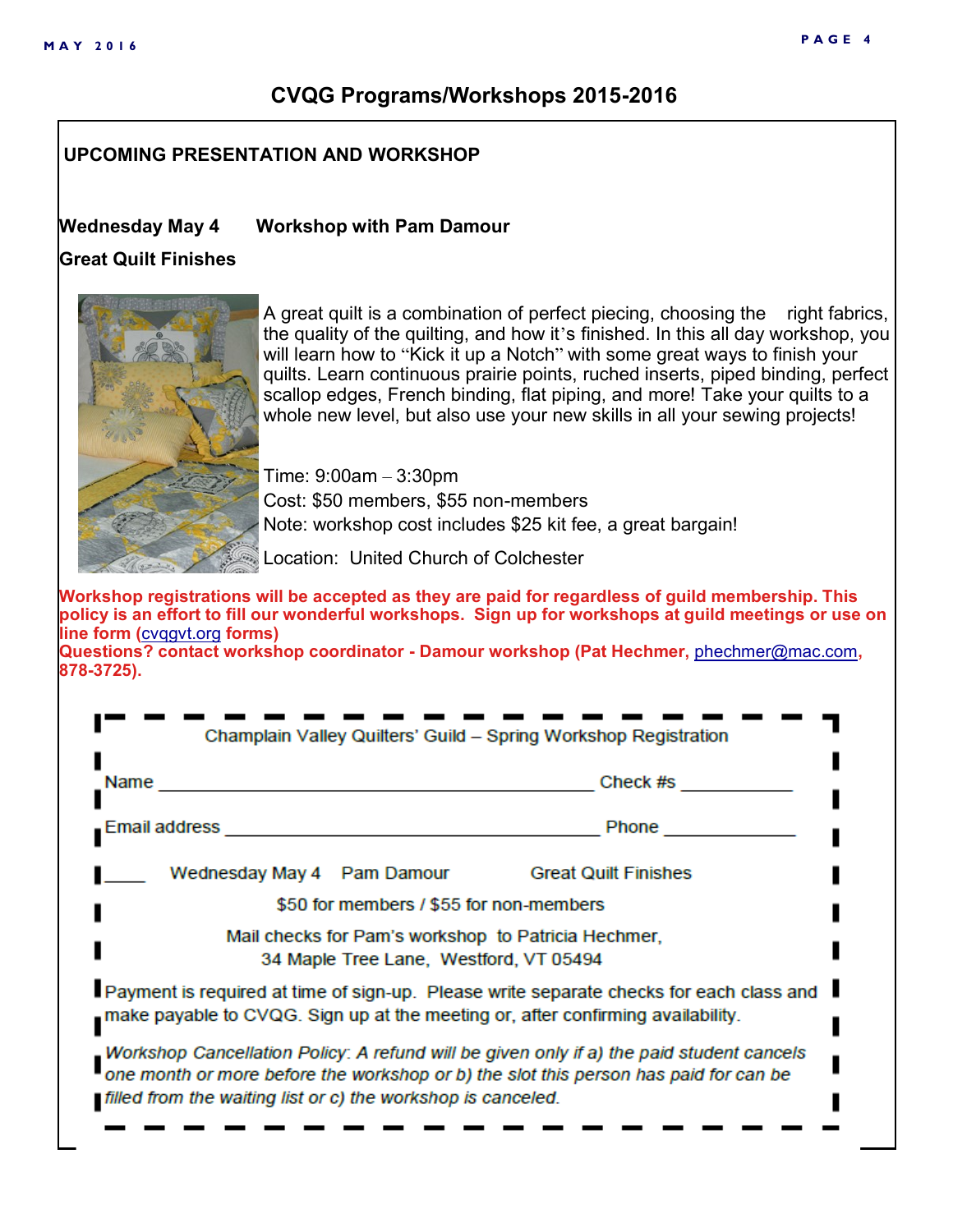**MAY RAFFLE BLOCK - BRIGHT HOPES** 

This is an exercise in how to do a partial seam, set in a block and it is fun!

Honestly, the trickiest part of this block is remembering to add the rectangles in the same order. If you were making a whole bunch of them, it'd be easy to start with the first batch going clockwise around the center and at your second sitting add them counter-clockwise. In other words add your blocks always turning in a consistent direction (clockwise).

But that's as hard as it gets.

Cutting- 1  $2\frac{1}{2}$  light batik square (#1)

21/2" x 41/2" rectangles of different bright batiks (#2) Δ

**Construction Instructions:** 

- 1. Seam Allowances (SA) 1/4"
- 2. Press all seams away from the center square
- 3. Sew with a 2.0 stitch length
- 4. Finished block size 6 1/2" including SA

\*\*\*After cutting, it's helpful to layout your patches as they'll be sewn. Remember this block is constructed by adding patches in a clockwise fashion.

#### Step 1: Sew the Partial Seam

Sew the first patch to the center, beginning from roughly the middle of the center patch and locking your starting stitches. If you are machine stitching, you can sew straight off the end of the fabric as you usually do. Finger-press the away from the center block.

#### Step 2: Add Patches in Sequence

By sewing the partial seam, you now have a complete side to which you can sew the next patch. Sew, finger-press the seam towards the center block and continue to the next patch. Continue sewing patches in this fashion. When sewing the last patch to the center, be sure to fold the partially sewn patch out of the way.

Step 3: Complete the Partial Seam After sewing the last patch to the center, you can finish stitching the partial seam to complete the block

\*\*Repeat as many times as you like. Remember each block submitted increases your chance of winning. When I make multiple blocks I bring some address labels, one for each block made. I affix them to the little raffle papers. I hate writing my name over and over  $\circledcirc$ 

#### **Guild Library News**

Please return all library books and crates of library books at the May meeting. Look for Leah or Pam in the parking lot near the main doors so we can load the crates directly to our cars. Pam Farnsworth



**PAGE 5** 



2

1





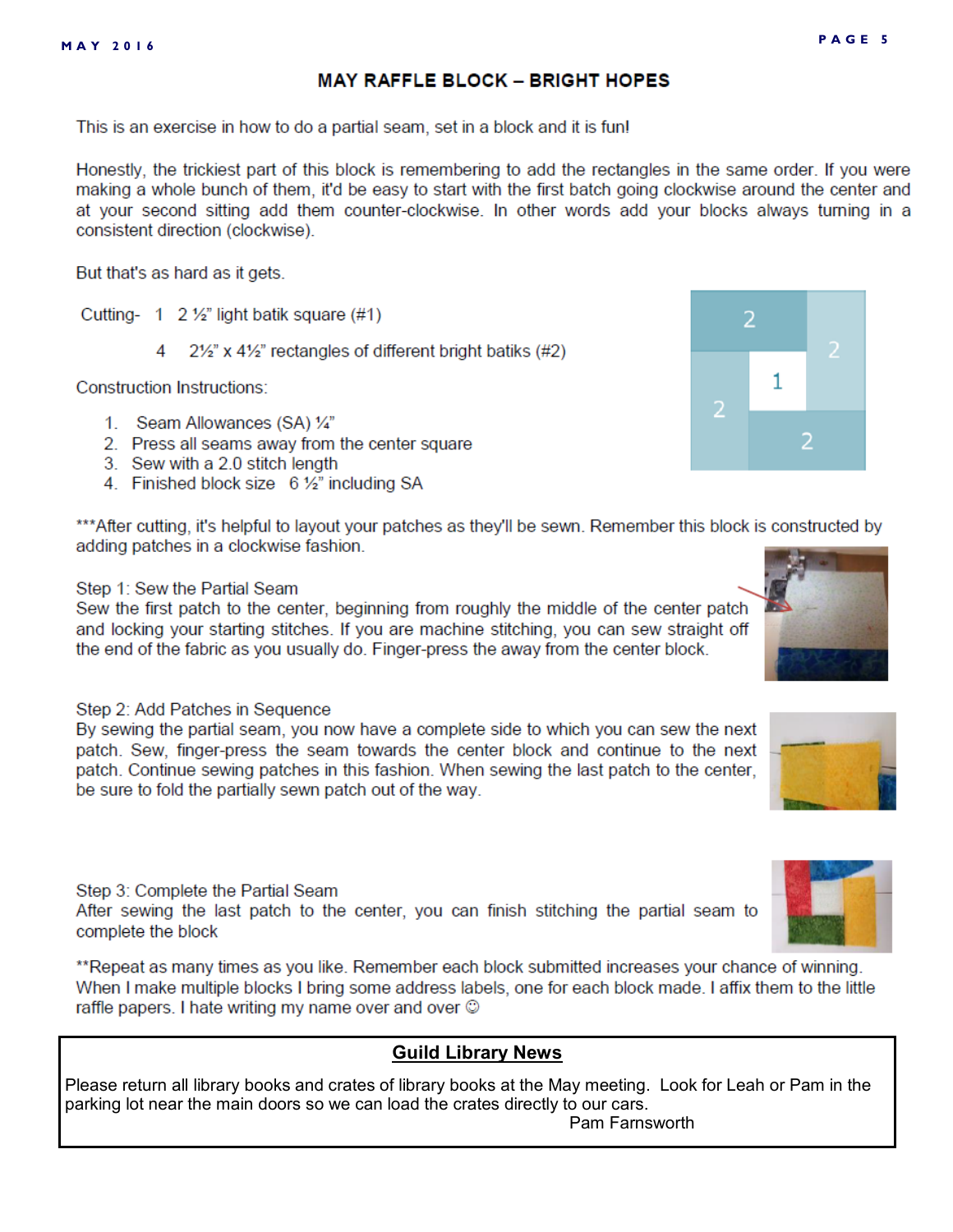\*Nets \$0 means whatever we bring in for income goes back out as an expense - a non-factor to the bottom line but still a line item

|                                       | <b>Proposed Budget</b> | 2016 Actual through 4/10/16 |                  |               |                              |
|---------------------------------------|------------------------|-----------------------------|------------------|---------------|------------------------------|
|                                       | Jul '16 - Jun 17       |                             | Jul '15 - Jun 16 | <b>Budget</b> |                              |
| Income - General                      |                        |                             |                  |               |                              |
| <b>Community Quilts Contributions</b> |                        |                             | 27.50            |               |                              |
| <b>General Contributions</b>          |                        | Α                           | 60.00            | 200.00        |                              |
| <b>Guest Fees</b>                     |                        |                             | 220.00           |               |                              |
| <b>Interest income</b>                |                        | А                           | 50.58            | 85.00         |                              |
| Membership (155 @ \$35)               | 5.425.00               |                             | 5,425.00         | 5.425.00      |                              |
| <b>Misc. Fundraising Income</b>       |                        |                             | 50.00            |               |                              |
| QOV Raffle (*Nets \$0)                |                        | в                           | 592.00           | 300.00        |                              |
| <b>Raffle Quilt</b>                   | 4,000.00               | с                           | 2,477.00         | 5,500.00      |                              |
| Sales, craft table, etc.              |                        |                             | 2.00             |               |                              |
| <b>Teacup Auction</b>                 | 600.00                 | с                           |                  | 700.00        |                              |
| <b>Weekend retreat</b>                | 9,000.00               | D                           | 8,311.25         | 9,000.00      |                              |
| Workshops                             | 1,900.00               | D                           | 3,805.00         | 2,325.00      |                              |
| <b>Total Income</b>                   | 20,925.00              |                             | 21,020.33        | 23,535.00     |                              |
| <b>Expenses - General</b>             |                        |                             |                  |               |                              |
| <b>Advertising Expense</b>            | 100.00                 | Е                           | 117.00           |               |                              |
| <b>Community Quilts Expense</b>       | 750.00                 | F                           | 350.30           | 1,200.00      |                              |
| <b>Computer / E-mail Hosting</b>      |                        |                             | 69.65            |               |                              |
| <b>Discretionary</b>                  | 200.00                 |                             |                  |               | 200.00 Adv. & E-mail Hosting |
| <b>Display Transport</b>              |                        | G                           | 240.00           | 300.00        |                              |
| <b>Donations - VOF &amp; NEOM</b>     | 185.00                 |                             |                  | 185.00        |                              |
| Dues - State Guild                    | 15.00                  |                             |                  | 15.00         |                              |
| <b>Hall Rentals</b>                   | 1,525.00               | н                           | 915.00           | 1,230.00      |                              |
| <b>Insurance - General Liability</b>  | 346.00                 | т                           | 346.00           | 400.00        |                              |
| <b>Insurance - Raffle Quilt</b>       | 250.00                 | п                           | 250.00           |               |                              |
| Library                               | 200.00                 |                             |                  | 200.00        |                              |
| <b>Membership expense</b>             | 150.00                 |                             | 133.35           | 150.00        |                              |
| <b>Newsletter</b>                     | 200.00                 | с                           | 162.71           | 300.00        |                              |
| <b>Office Supplies</b>                | 100.00                 | с                           | 49.00            | 150.00        |                              |
| Programs                              | 6,000,00               | D                           | 4,300.62         | 5,705.00      |                              |
| Programs - Dec & June                 | 200.00                 | с                           | 61.39            | 300.00        |                              |
| Quilts of Valor Reimb. (Nets\$0)      |                        | в                           | 440.00           | 300.00        |                              |
| <b>Raffle Quilt Exp</b>               | 300.00                 | c                           | 286.34           | 275.00        |                              |
| Storage Unit - 1/3 Comm. Quilts       | 340.00                 | c                           | 340.00           | 400.00        |                              |
| Website                               | 150.00                 |                             |                  | 150.00        |                              |
| Weekend retreat expense               | 9,000.00               | D                           | 7,630.20         | 9,000.00      |                              |
| <b>Workshop Expense</b>               | 1,900.00               | D                           | 1,811.99         | 2,325.00      |                              |
| <b>Total Expense</b>                  | 21,911.00              |                             | 17,503.55        | 22.785.00     |                              |
| <b>Net Income</b>                     | $-986.00$              |                             | 3,516.78         | 750.00        |                              |

A Contributions & Interest estimates for next year removed due to unpredictability

B Quilts of Valor estimates removed because whatever we bring in goes back out; no need to budget the item

C Proposed figures adjusted to reflect more accurate estimate

D Budget estimate from Co-Chairs

E Budgeting \$100 for General Advertising to increase public awareness of Guild (Show has separate budget)

F Item was originally increased for Winter Warmth program; reduced to more feasible budget

G One time expense to consolidate storage units

H May need to meet at SJV three times next year; looking into other options but need to budget for it just in case

I Insurance for Raffle Quilt included in General Budget (Show Insurance on separate budget)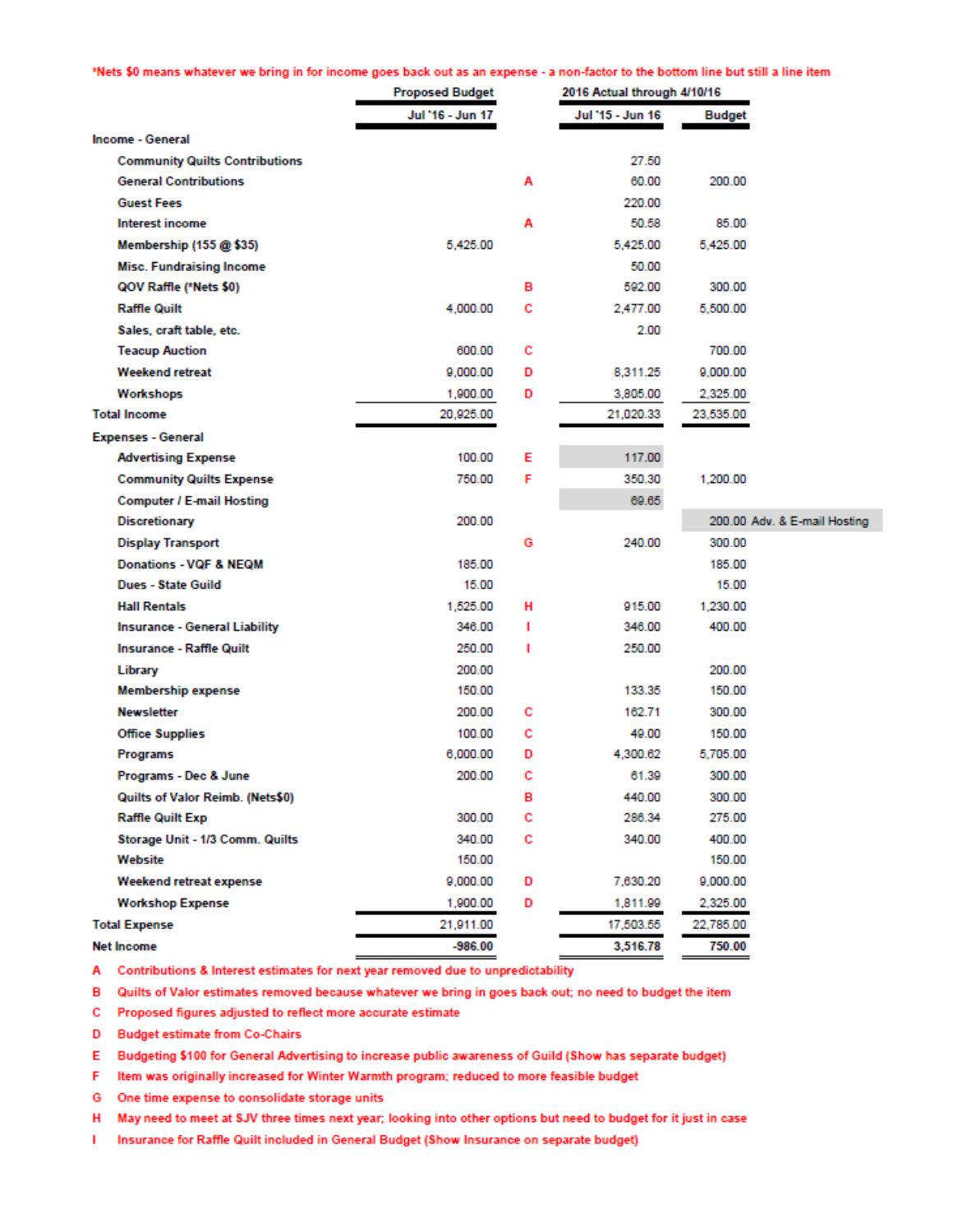CVQG 2016 Quilt Show Budget

|                                 |           |          | Net        |                                                                                   |
|---------------------------------|-----------|----------|------------|-----------------------------------------------------------------------------------|
|                                 |           |          | Income     |                                                                                   |
|                                 | Income    | Expense  | (Expense)  | <b>Comments</b>                                                                   |
| <b>Admissions</b>               | 6.000.00  |          | 6,000.00   | Increase admission fee to \$8 per day/\$10 per weekend; Decrease free             |
|                                 |           |          |            | admittants (sub-committee work needed to determine who gets free ticket)          |
|                                 |           |          |            |                                                                                   |
| <b>Advertising Income</b>       | 400.00    |          | 400.00     | Doubled 2014 income. Plan on an additional 8 advertisers at \$25/ad for a total   |
|                                 |           |          |            | of 16.                                                                            |
| <b>Advertising expense</b>      |           | 2.500.00 | (2,500.00) | Remained same as 2014. Combine efforts with Rug Hookers where possible.           |
|                                 |           |          |            | Use advertising venues that are more effective. (sub-committee work)              |
|                                 |           |          |            |                                                                                   |
| Catalogs                        | ٠         | 100.00   | (100.00)   | Reduced from 2014 expense. Sponsorship obtained for printing costs.               |
|                                 |           |          |            |                                                                                   |
| Craft Table                     | 780.00    | 585.00   | 195.00     | Stayed same as prior year. Try to encourage more crafters to increase revenue.    |
|                                 |           |          |            |                                                                                   |
| <b>Display transport</b>        | ٠         | 300.00   | (300.00)   | Reduced. Less expensive transport identified.                                     |
|                                 |           |          |            |                                                                                   |
| Insurance                       | ٠         | 30.00    | (30.00)    | Reduced. General Liability and Raffle Quilt coverage included in General Budget.  |
|                                 |           |          |            |                                                                                   |
| Judges                          | ۰         | 600.00   | (600.00)   | Reduced to a third by limit # judges to one; price is a "not to exceed" including |
|                                 |           |          |            | travel and expenses                                                               |
| Judges' luncheon & reception    | ٠         | 150.00   | (150.00)   | Reduced from 2014 expenses. This, plus the reception cost, for all the food for   |
|                                 |           |          |            | the weekend, predominantly the reception. There will be no judges' luncheon.      |
| <b>Office Supplies</b>          | ٠         | 30.00    | (30.00)    | Same.                                                                             |
|                                 |           |          |            |                                                                                   |
| <b>Registrations</b>            | 1,200.00  | 100.00   | 1.100.00   | Registration fees changed to: Judged quilt-\$15 for one; \$25 for up to 3; Non-   |
|                                 |           |          |            | judged quilt - \$10 for 1; \$15 for up to 3                                       |
| Rentals                         |           | 3.500.00 | (3,500.00) | Will go up from 2014 cost because of additional day. "Obtaining actual            |
|                                 |           |          |            | contract amount."                                                                 |
| Ribbons                         |           | 50.00    | (50.00)    | <b>Budget cost of grosgrain/fabric</b>                                            |
|                                 |           |          |            |                                                                                   |
| Scavenger Hunt/Kids' Activities | ٠         | 50.00    | (50.00)    | Same. Budget for Kids' Activities Coordinator.                                    |
|                                 |           |          |            |                                                                                   |
| Basket Raffle                   | 1.245.00  |          | 1.245.00   | Stayed same as prior year. Try to encourage more basket donors to increase        |
|                                 |           |          |            | revenue.                                                                          |
| Storage unit                    | 375.00    | 680.00   | (305.00)   | Increasing rack rental fees to \$250 for all equipment and \$125 for half. Unit   |
|                                 |           |          |            | contents consolidated into community quilts storage unit and allocated by %       |
|                                 |           |          |            | use. This is one year only.                                                       |
| Vendor fees/expenses            | 3,200.00  | 30.00    | 3.170.00   | Increased revenue. Anticipate getting 18 vendors instead of 11.                   |
|                                 |           |          |            |                                                                                   |
| Total Income (Expense)          | 13.200.00 | 8,705.00 | 4,495.00   |                                                                                   |
|                                 |           |          |            |                                                                                   |
|                                 |           |          |            |                                                                                   |

The Quilt Show is now every two years. The following items were accounted for in the 2015/2016 General Budget:

| 2015 /2016 Budget Items:      | Actual through 4/10/16 |              |  |
|-------------------------------|------------------------|--------------|--|
|                               | Jul '15 - Jun '16      | <b>Budge</b> |  |
| Income - Show                 |                        |              |  |
| Quilt Frame Rental            | 200.00                 | 200.00       |  |
| Expenses - Show               |                        |              |  |
| Advertising at VOF            |                        | 150.00       |  |
| Insurance                     | 10.00                  |              |  |
| Storage Unit - 2/3 Quilt Show | 680.00                 | 800.00       |  |
| <b>Total Expense</b>          | 690.00                 | 950.00       |  |
| Net Income                    | $-490.00$              | $-750.00$    |  |
|                               |                        |              |  |

# **QUILTS OF VALOR RAFFLE**

For many years now we have had a fat quarter basket raffle in May, so once again, we are asking for people to bring in fat quarters and/or 2 1/2 " strips so we can make a wonderful basket. Some one suggested that adding 2 1/2" strips would be fun as many people are making those fast strip quilts. Thank you for supporting the quilts of valor project. A big thank you goes out to all of you who buy tickets, and to those who help fill the basket with goodies to raffle. The state of the solution of the basket with goodies to raffle.